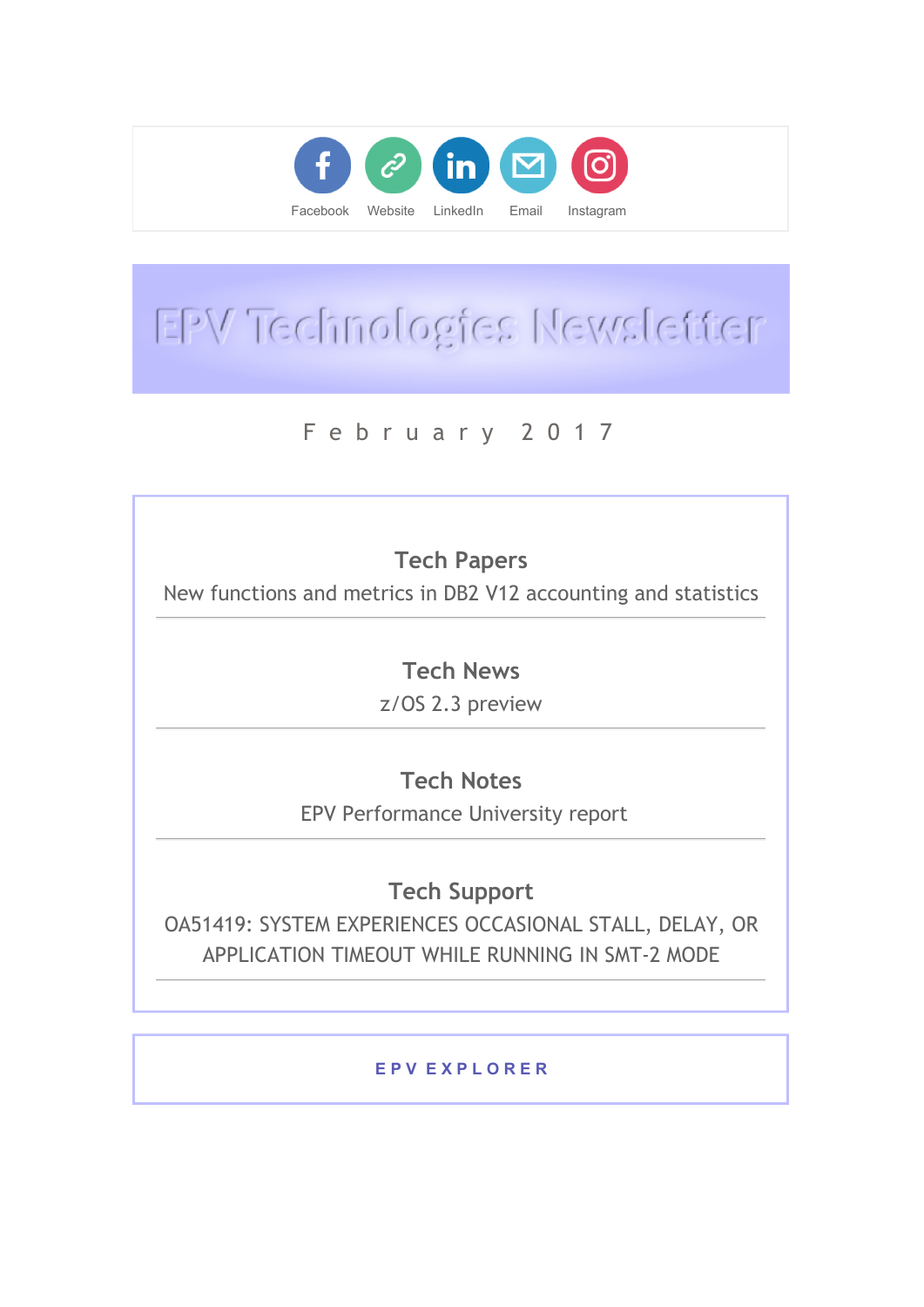

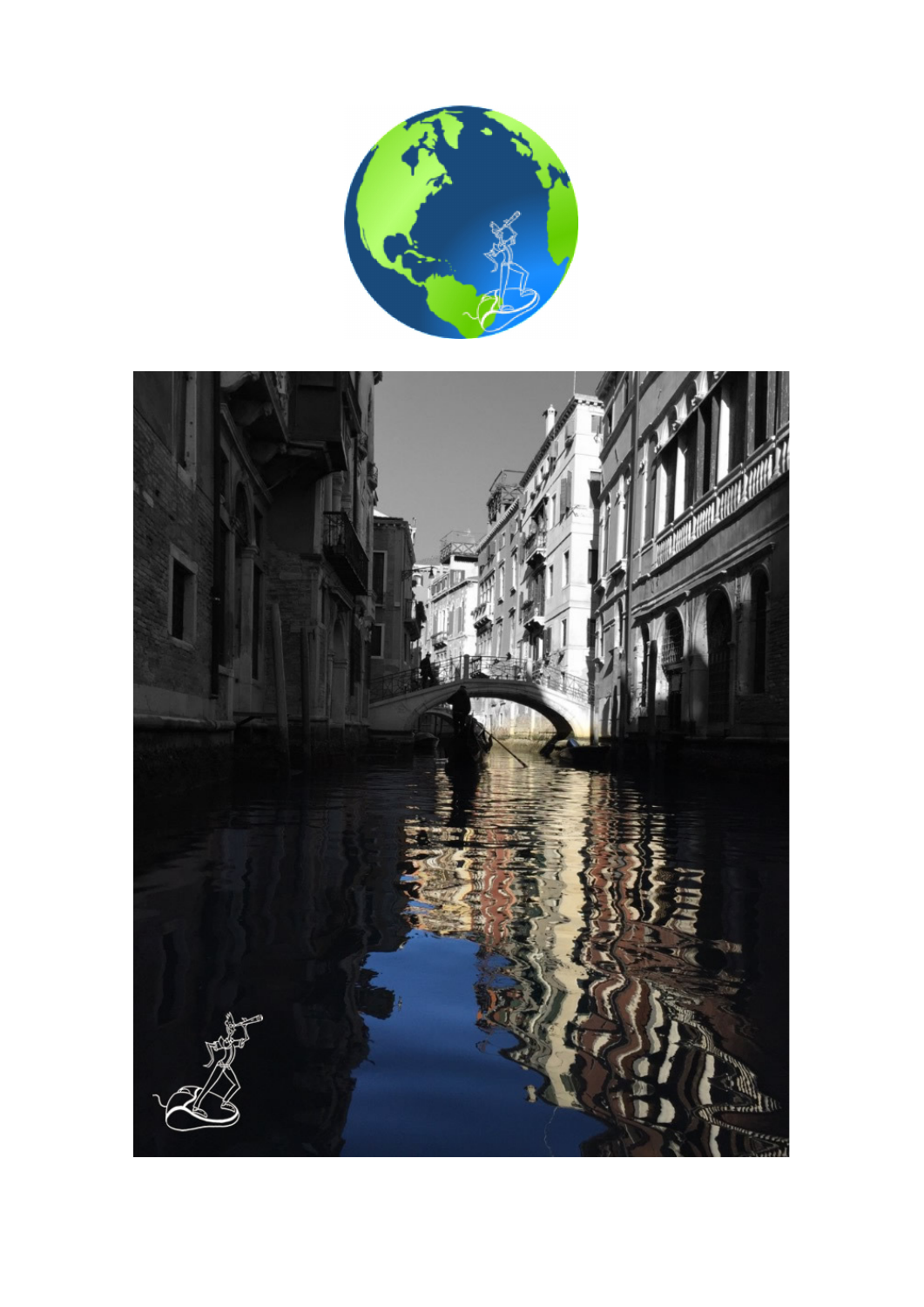#### **GUESS WHERE I AM !**

*Every month we will invite Newsletter readers to guess in which part of the world is the EPV explorer. The editorial staff will collect the results and at the end of the year we will send a symbolic prize to the participant with the highest number of correct answers.In case of a tie the winner will be chosen by drawing. The real prize is that he will also decide the NGO EPV Technologies will donate 1.000,00 Euro to, choosing from: MSF (*www.medicisenzafrontiere.it*), TDH (*www.terredeshommes.it*) and WWF (*www.wwf.it*).*

### **The solution of January is**

The bamboo forest in Arashiyama (Kyoto - Japan)



# **New functions and metrics in DB2 V12 accounting and statistics**

DB2 V12 provides new and modified functions designed to greatly improve DB2 applications performance. As often happens, most of them need more real memory to be exploited.

Together with these enhancements, DB2 also provides new metrics collected into new or existing IFCIDs.

In this paper, we will discuss the metrics you can use to control some of the most important new functions such as:

- in-memory contiguous buffer pools;
- index Fast Traverse Block;
- fast insert.

*If you want to receive the paper you can reply to this e-mail writing "New functions and metrics in DB2 V12 accounting and statistics" in the subject*

Tech-news

# **z/OS 2.3 preview**

On February 21st IBM published a preview announcement of z/OS 2.3. The planned availability date for the new version of the z/OS operative system is 29th September 2017.

z/OS V2.3 is planned to run on these IBM z Systems servers: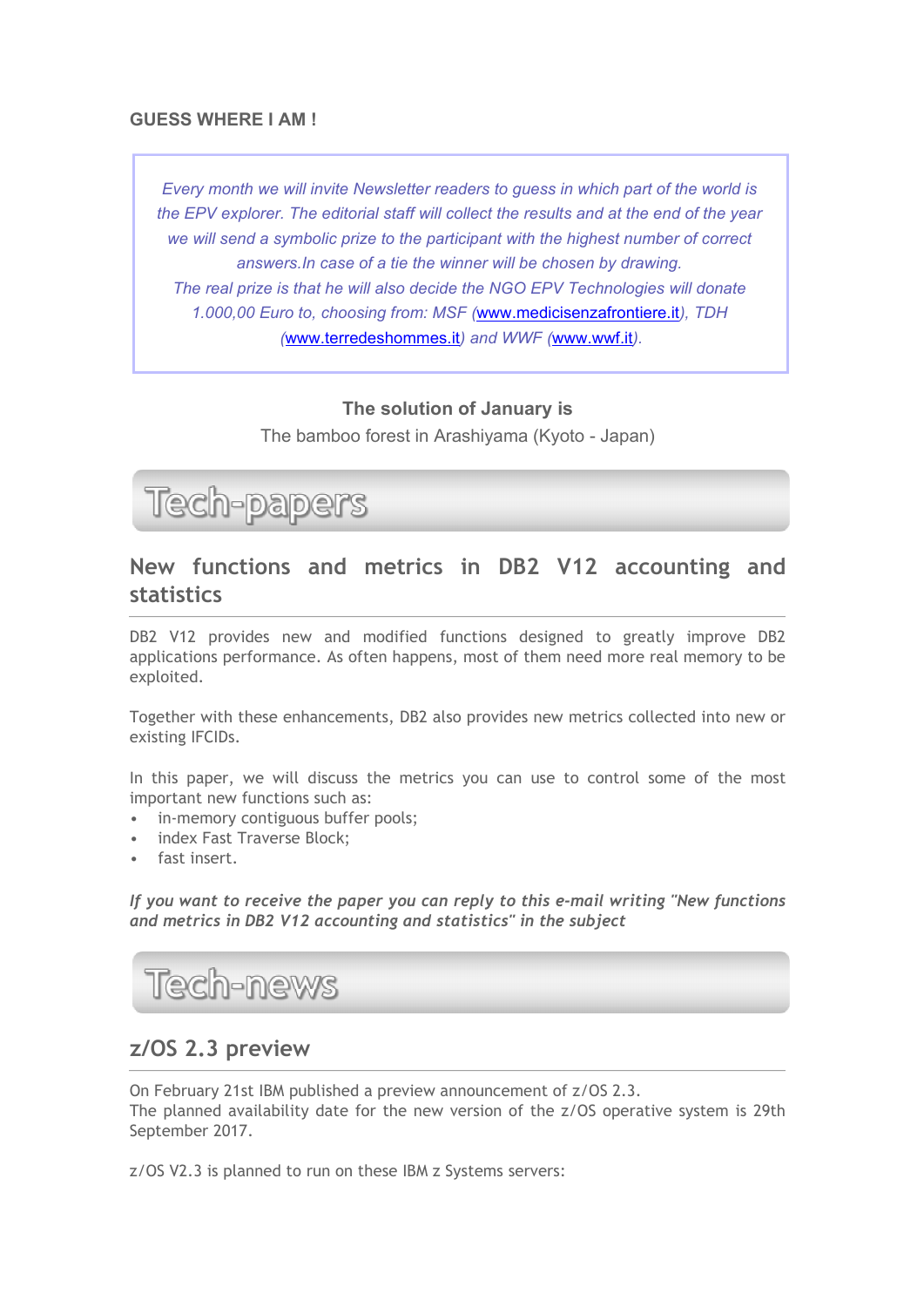- IBM z13
- IBM z13s
- IBM zEC12
- IBM zBC12

The announcement is available at: https://www-01.ibm.com/common/ssi/rep\_ca/5/897/ENUS217-085/ENUS217- 085.PDF



# **EPV Performance University report**

The second edition of the EPV Performance University has been held in Rome on 20-24 February 2017.

It included the following training courses:

- WLM, 20-21 February
- z/OS Performance, 22-24 February

We hosted 19 participants from 10 different companies.

PDFs, including all the training courses slides, and training course certificates will be sent to all participants.

If you were not able to participate, mark February 2018 in your agenda to be sure you will not miss the third edition.

Tech-support

# **OA51419: SYSTEM EXPERIENCES OCCASIONAL STALL, DELAY, OR APPLICATION TIMEOUT WHILE RUNNING IN SMT-2 MODE**

"While running in SMT2 mode, customer system experienced intermittent delays as externalized by EZZ7968I HELLO INTERVAL MISSED messages. A dump taken at the time that MSGEZZ7968I was issued showed system trace time gaps of several seconds, with similar gaps in master trace as well.

These gaps are due to an issue related to having a z/OS function called "global recovery" getting driven on a zIIP while running in an SMT-2 mode environment. Global recovery processing performs queue validation and rebuild when a potential problem is detected by the z/OS dispatcher. This processing uses a serialization technique whereby it directs all CPs except for the one requesting the validation into a controlled spin.

Since 2 zIIPs share a single core in SMT-2 mode, the zIIP driving the validation will be sharing a core with a zIIP that has been forced into a controlled spin. As part of the controlled spin, the spinning CP will regularly issue an instruction which gives control to PR/SM and causes an interruption to BOTH CPs on the core. Because the zIIP driving global recovery is constantly being interrupted at an LPAR level due to the instruction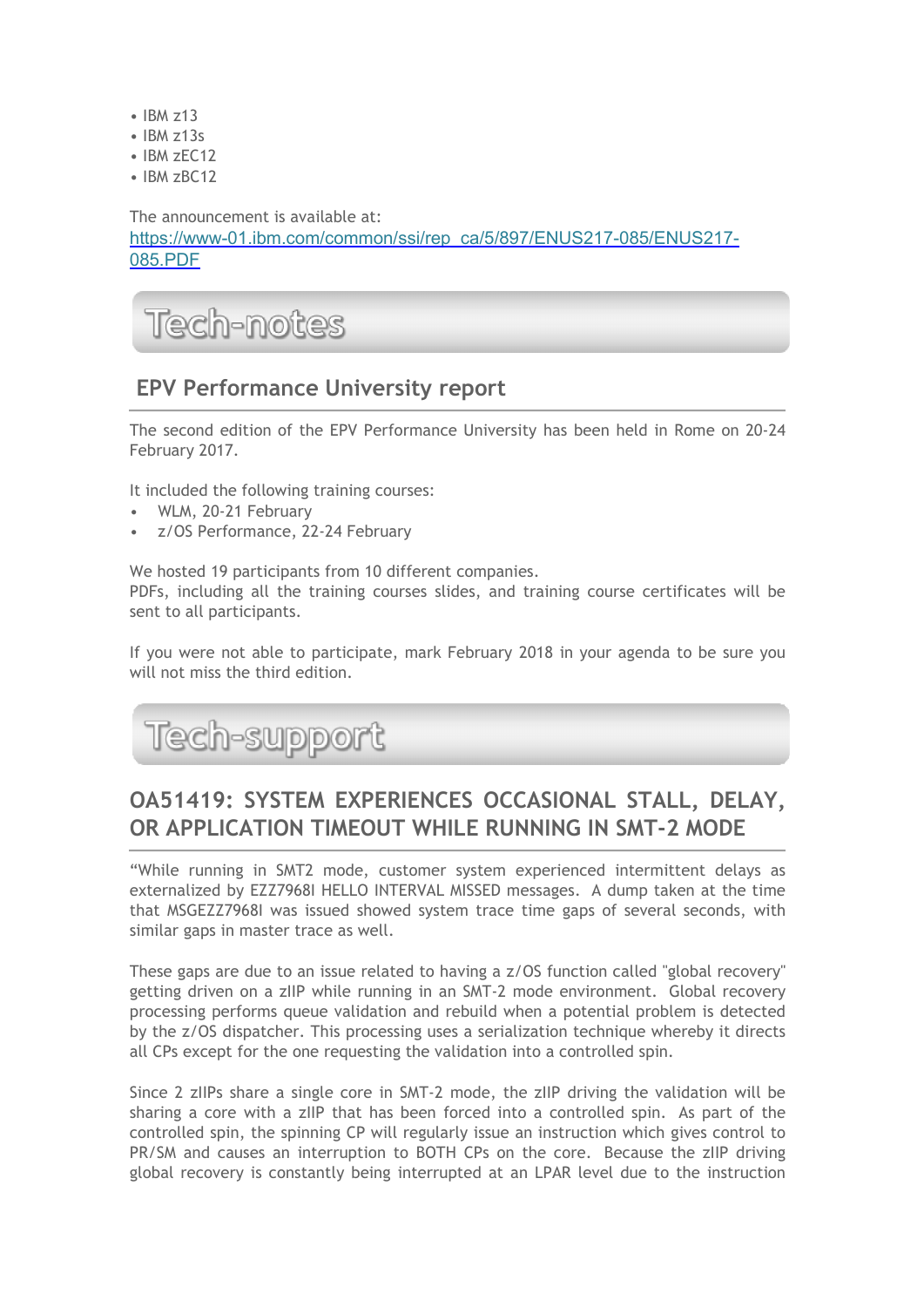being issued under the spinning zIIP sharing the core, the global recovery validation takes significantly longer…

While this problem is generally rather intermittent, customers wishing to avoid the risk of occasional system delay should avoid running in SMT-2 mode until relief is available."

More details at: http://www-01.ibm.com/support/docview.wss?uid=isg1OA51419

#### **R E C I P E S**



# **Riso allo Zafferano**

#### **Ingredients**

Saffron pistils (one spoon) 320 g Carnaroli rice 120 g Butter 1 Onion 80 g Parmisan White wine Vegetable broth Salt

#### **Method**

First put the pistils in a small glass, pour over water just enough to cover the pistils completely, mixed it and leave to infuse, so that the pistils release all their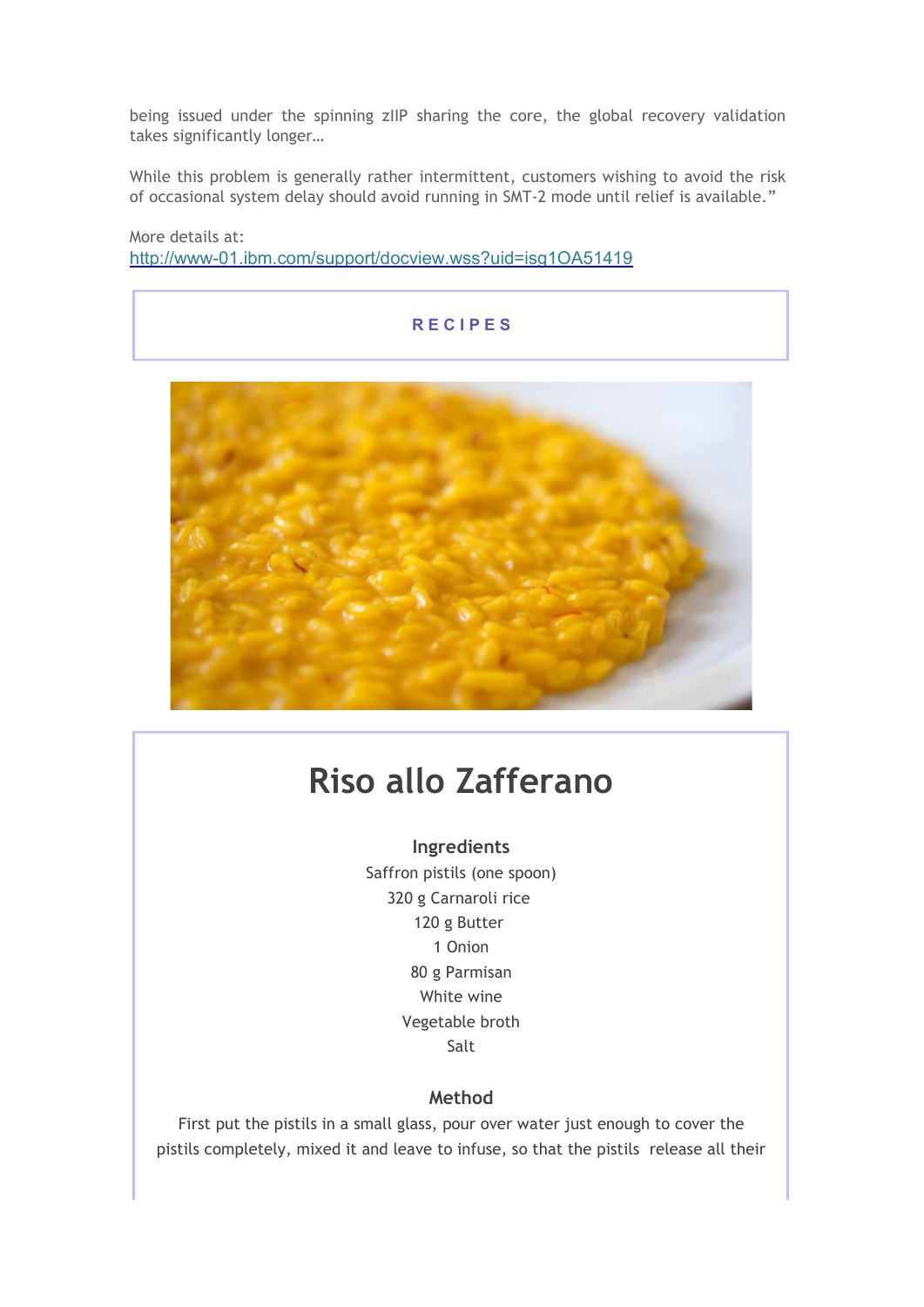color. Then prepare the vegetable broth (a liter). Peel and finely chop the onion so that it can dissolve when cooking

In a large saucepan pour 50g of butter taken from the total dose required, melt it over low heat, then pour the chopped onion and let simmer for 10-15 minutes, adding broth as not to dry the sauce : the onion must be clear and soft

Once onion is cooked, add the rice, and toast for 2-3 minutes. Pour the white wine and let it evaporate completely. Now proceed with the cooking for about 18-20 minutes, adding broth a ladle at a time, when needed: the rice should always be covered.

Five minutes before the end of cooking, pour the water with the saffron that you had put in infusion, stir to flavor and dye the risotto to a nice golden color. When cooked, turn off the heat, add salt, stir in the grated cheese and the remaining 75 g of butter

Stir and cover with the lid and let stand for 1 minute. At this point the saffron risotto is ready, serve hot, garnishing the dish with some saffron pistils.

# **Q U O T E S**



"To live is the rarest thing in the world. Most people exist, that is all." *Oscar Wilde*